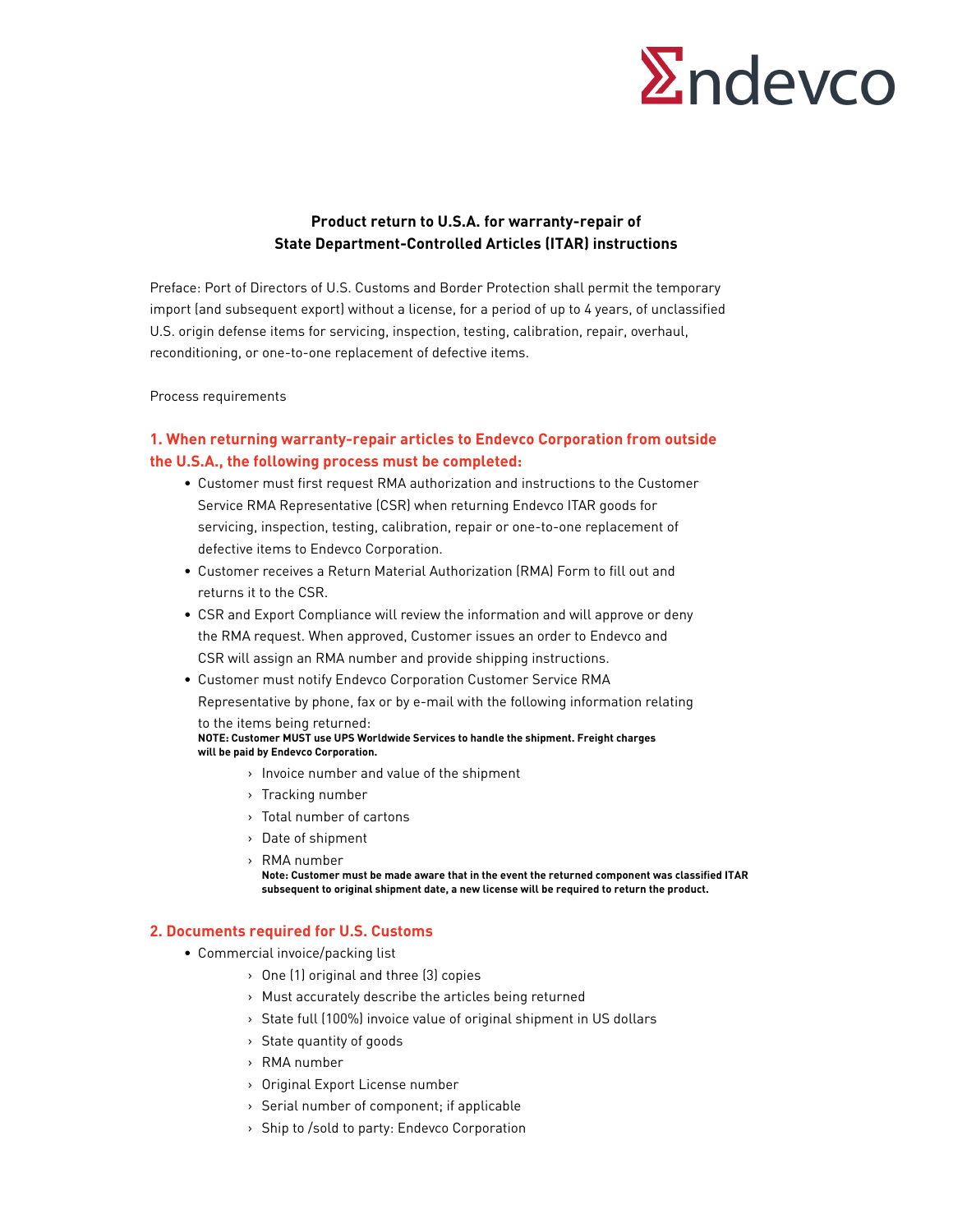- > Must include the following statements:
	- Temporary Import License exemption:
		- "This shipment is being imported into the United States in accordance with and under the authority of 22 CFR Part 123.4(a)(1)"
	- Identification of American Goods Return statement: "U.S. goods return for repair"
	- Country of origin: "Country of origin: US"
	- Value statement:
		- "Value is for customs purposes only"
- Air Waybill
	- > Mark freight charges to "Receiver"
	- > Payer- Endevco UPS Acc# 977593. **Note: Endevco UPS account number shall be use by the Customer only for ITAR-RMA shipments only or when authorized by CSR.**
	- > State Return Material Authorization (RMA) number
	- > State full (100%) invoice value of original shipment
	- > Include the following statements:
		- "Value shown is for customs purposes only"
		- "This shipment is being imported into the United States in
		- accordance with and under the authority of 22 CFR Part 123.4(a)(1)"
- Packaging
	- > Prepare a label as per attachment "A" and place it outside the box on each carton returned.
	- > Commercial invoice and packing list
		- One copy enclosed inside carton
		- One copy attached to outside of carton
		- One copy attached to Air Waybill
	- > Air Waybill

#### **3. Additional notes**

Please provide a pre-alert e-mail when the product ships to the Customer Service RMA Representative; this is so we can also contact UPS import specialist to clear US Customs properly. UPS will provide us with a copy of the U.S. Customs Form 7501 showing the entry under the Temporary Import License exemption.

### **4. Customer's responsibility**

It is the Customer's responsibility to mark and consign each shipment to Endevco Corporation as indicated above. Failure of the Customer to adhere to all of the requirements contained in this document will place full liability on the Customer. Additionally, said failure will entitle Endevco Corporation to recover from the Customer additional costs incurred by Endevco Corporation due to loss, damage, delay, U.S. Customs action or any other extraordinary expenses arising from such failure by the Customer or his Agents.